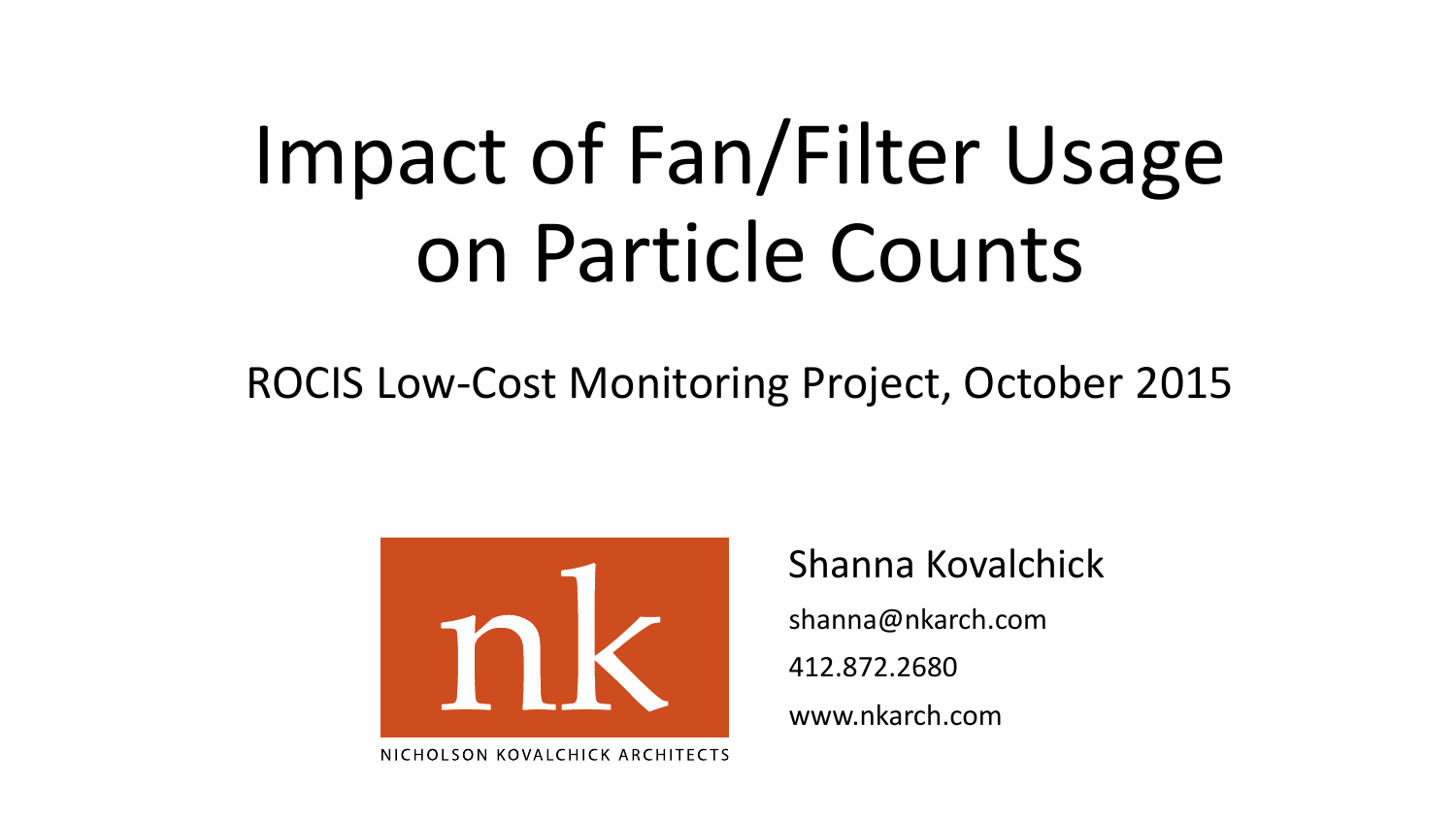

- Shadyside (urban area)
- Built 1909
- Brick w/ vinyl windows



- House has radiator heat, ducted A/C
- Filter on fan unit Aprilaire Air Cleaner 2200
- MERV 10 filter, \$25 (upgrade to MERV 13 possible)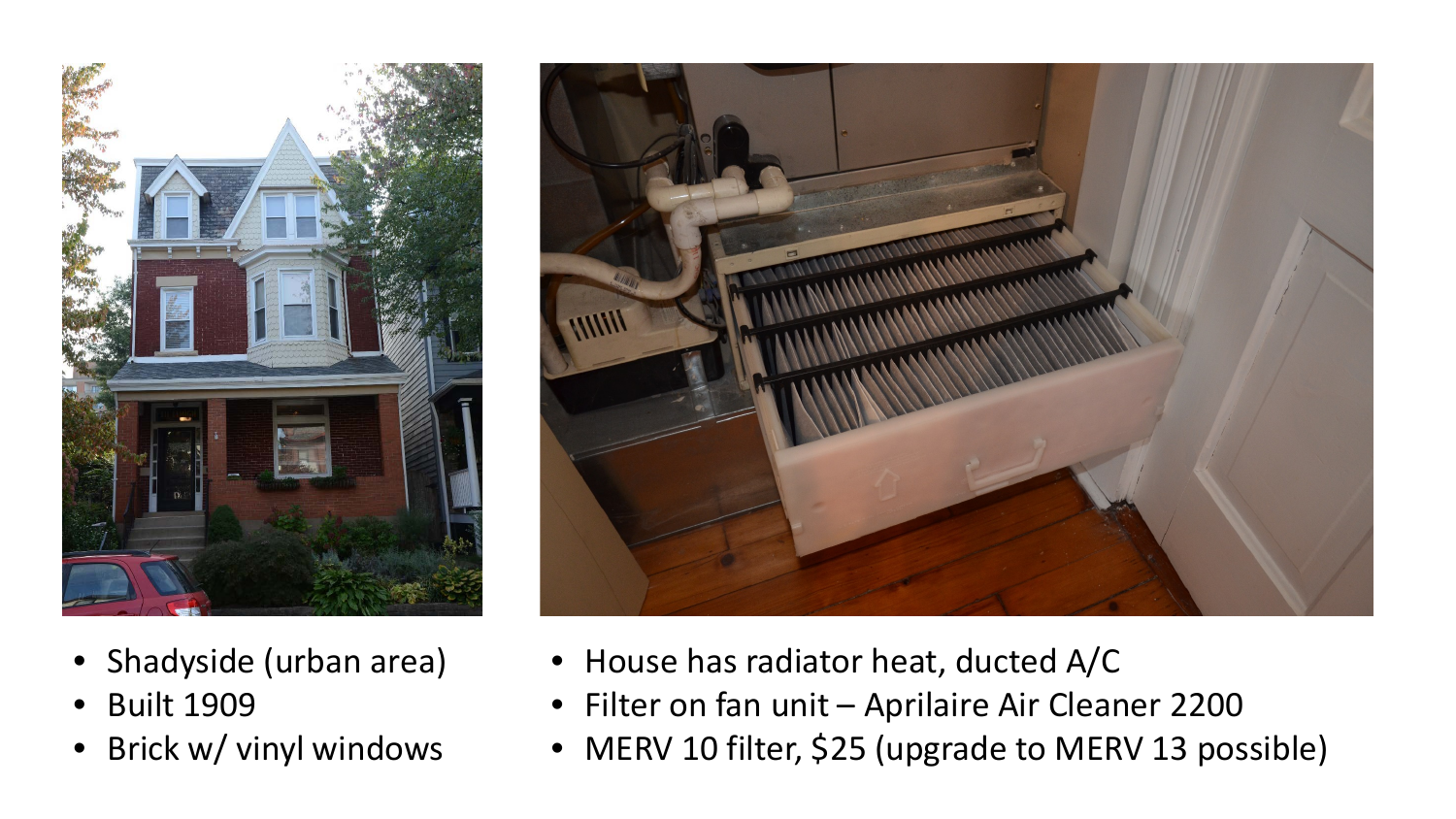### Dylos Small Particle (0.5 μ +) Counts



Fan -Outdoors -Indoors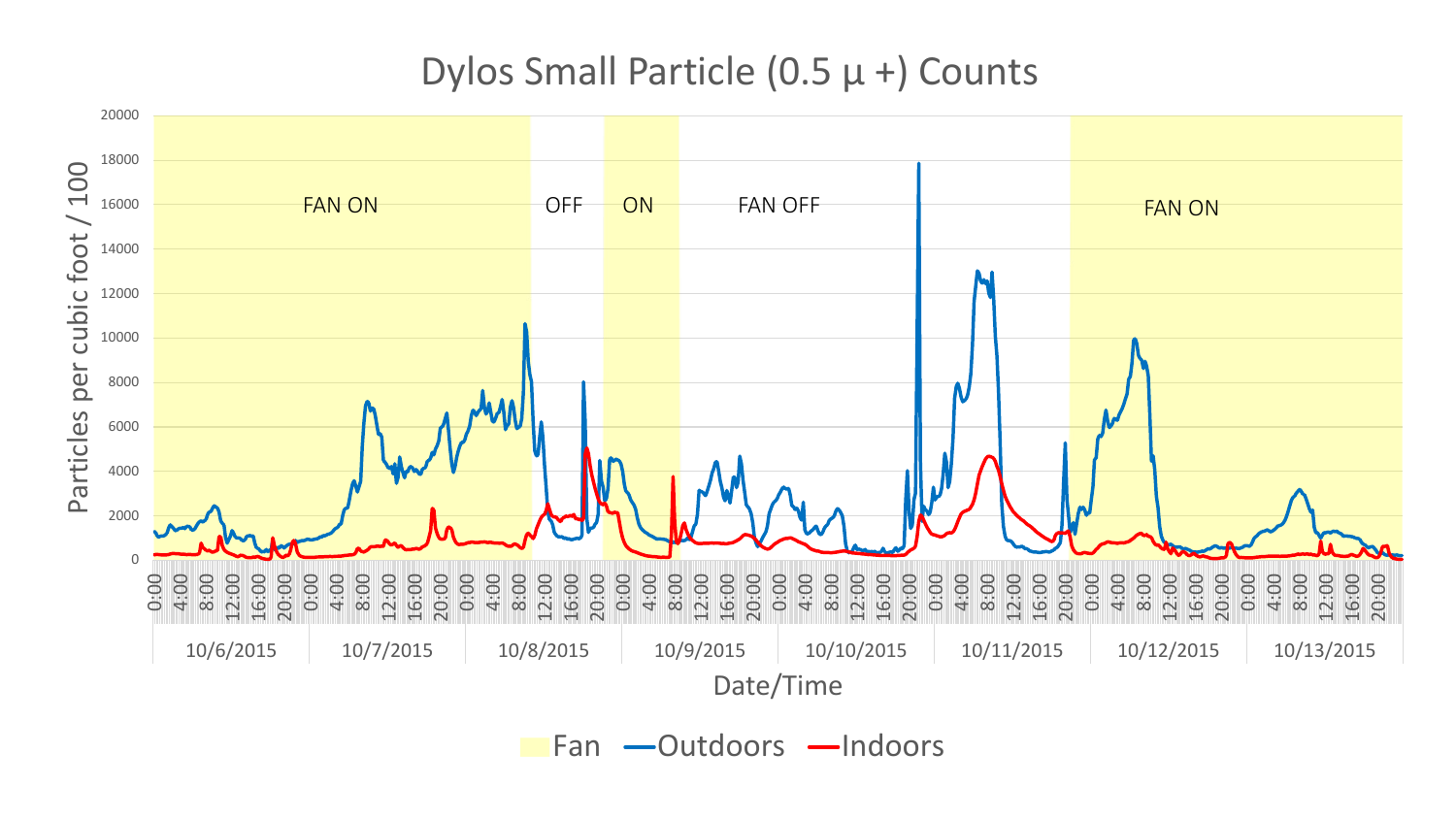### 10/8/15: Dylos Small Particle (0.5  $\mu$  +) Counts

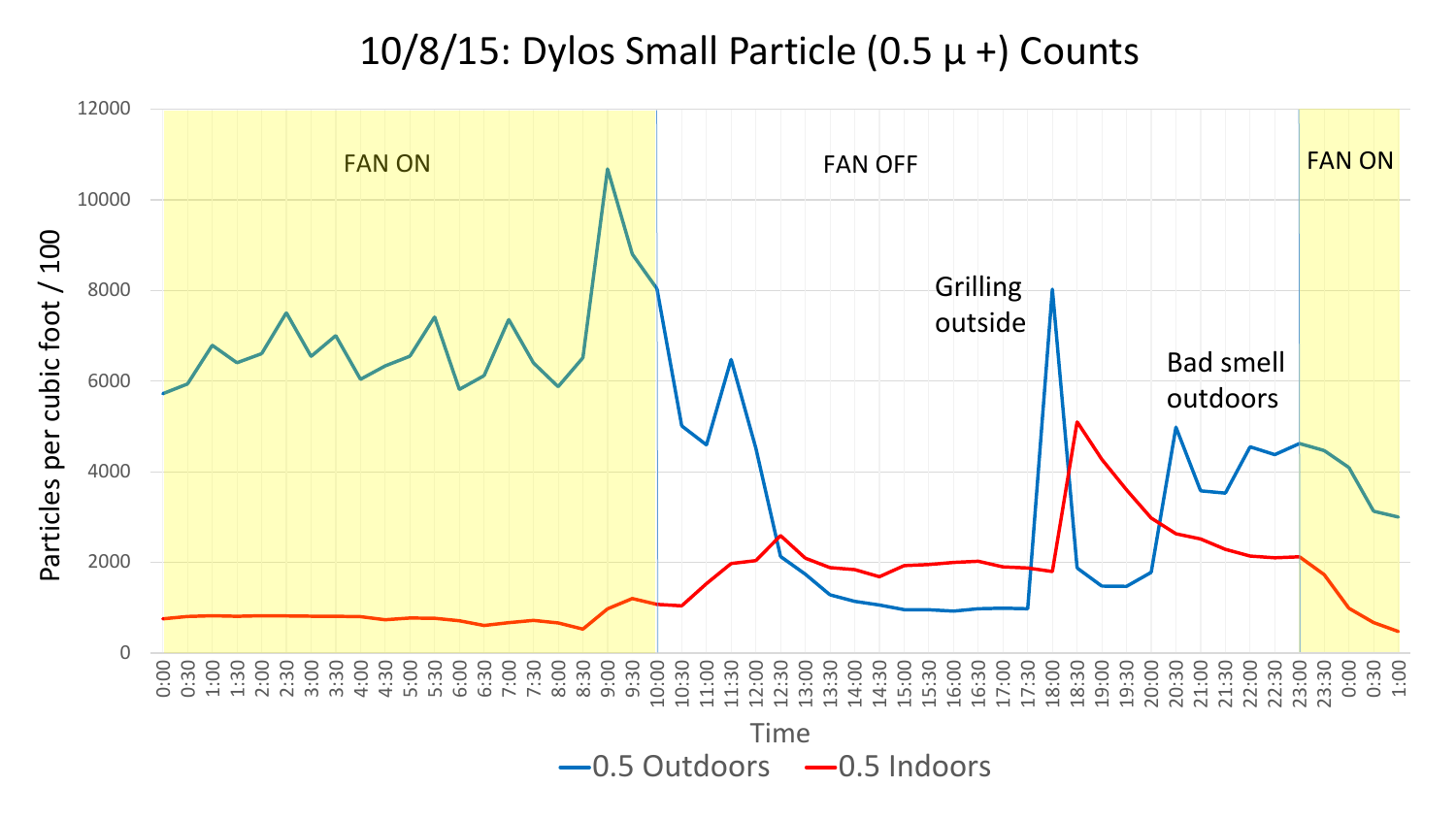#### 10/11/15: Dylos Small Particle (0.5  $\mu$  +) Counts